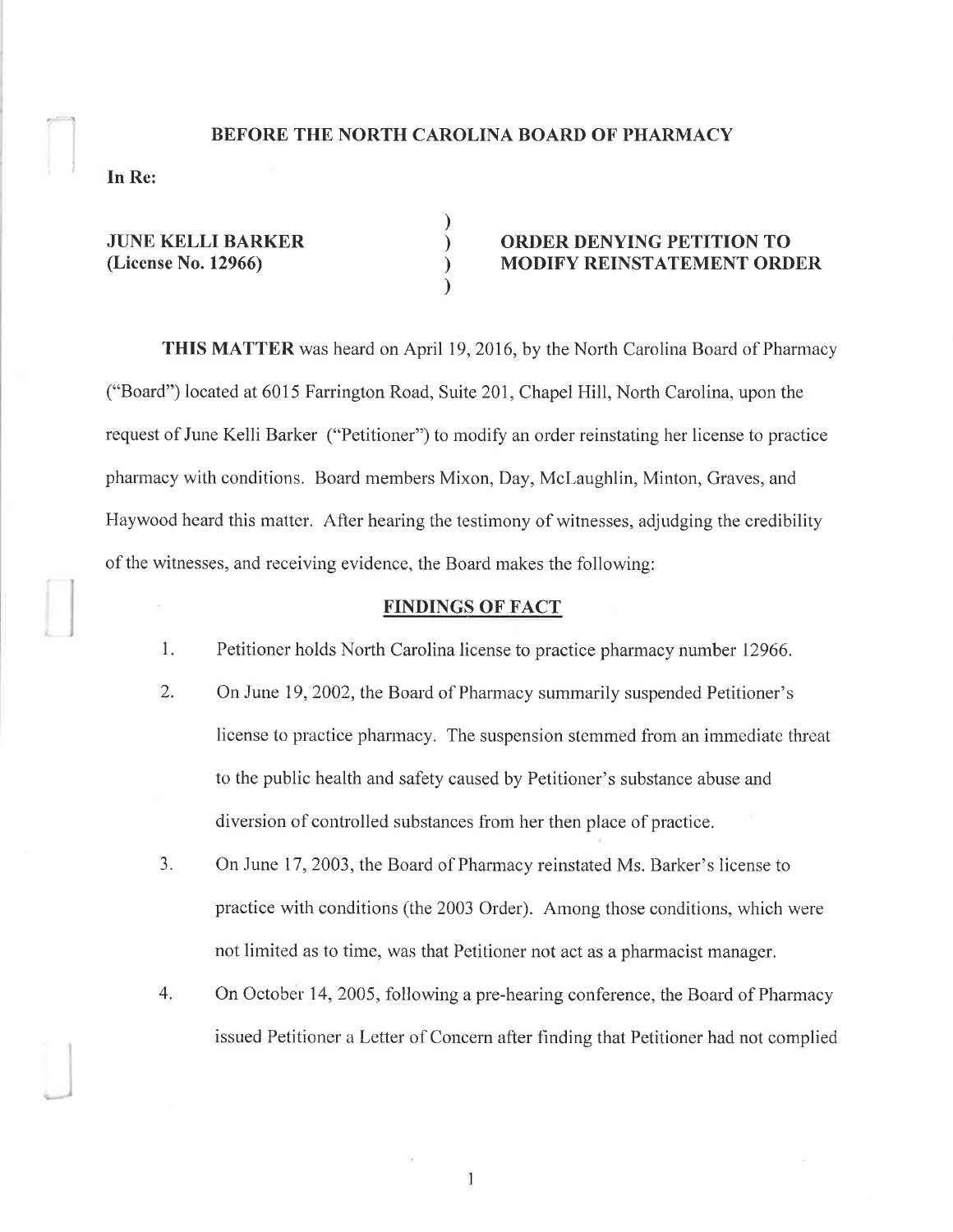with her North Carolina Pharmacist Recovery Network ("NCPRN") treatment and monitoring obligations.

-l

- 5. In late 2006, Board of Pharmacy staff was alerted that NCPRN has ceased advocating from Petitioner and that she had been terminated from the program for non-compliance. After a lengthy series of communications, Petitioner ultimately underwent another evaluation for potential substance abuse relapse. That evaluation did not find a relapse, but did note a "concern" with a "long-standing and serious" history of non-compliance with NCPRN. Petitioner resumed participation in NCPRN afterward.
- 6. On October 18, 2011, the Board approved a consent order of discipline against Petitioner, this time stemming from her creating fraudulent patient profiles and using those profiles to dispense medications to herself (the "2011 Order"). Furthermore, the Board found that Petitioner had both created and added refills to prescriptions for herself. These prescriptions were for prescription drugs, but not controlled substances. The 2011 Order imposed discipline on Petitioner's license and specifically noted that such discipline was "in addition to, and does not replace, the terms of the Order Reinstating License, dated June 17, 2003."
- 7. Petitioner requests that the Board modify the 2003 Order and lift the provision that bars her from acting as a pharmacist manager.

#### CONCLUSIONS OF LAW

Under North Carolina law, a pharmacist manager is "[t]he person who accepts responsibility for the operation of a pharmacy in conformance with all statutes and rules

2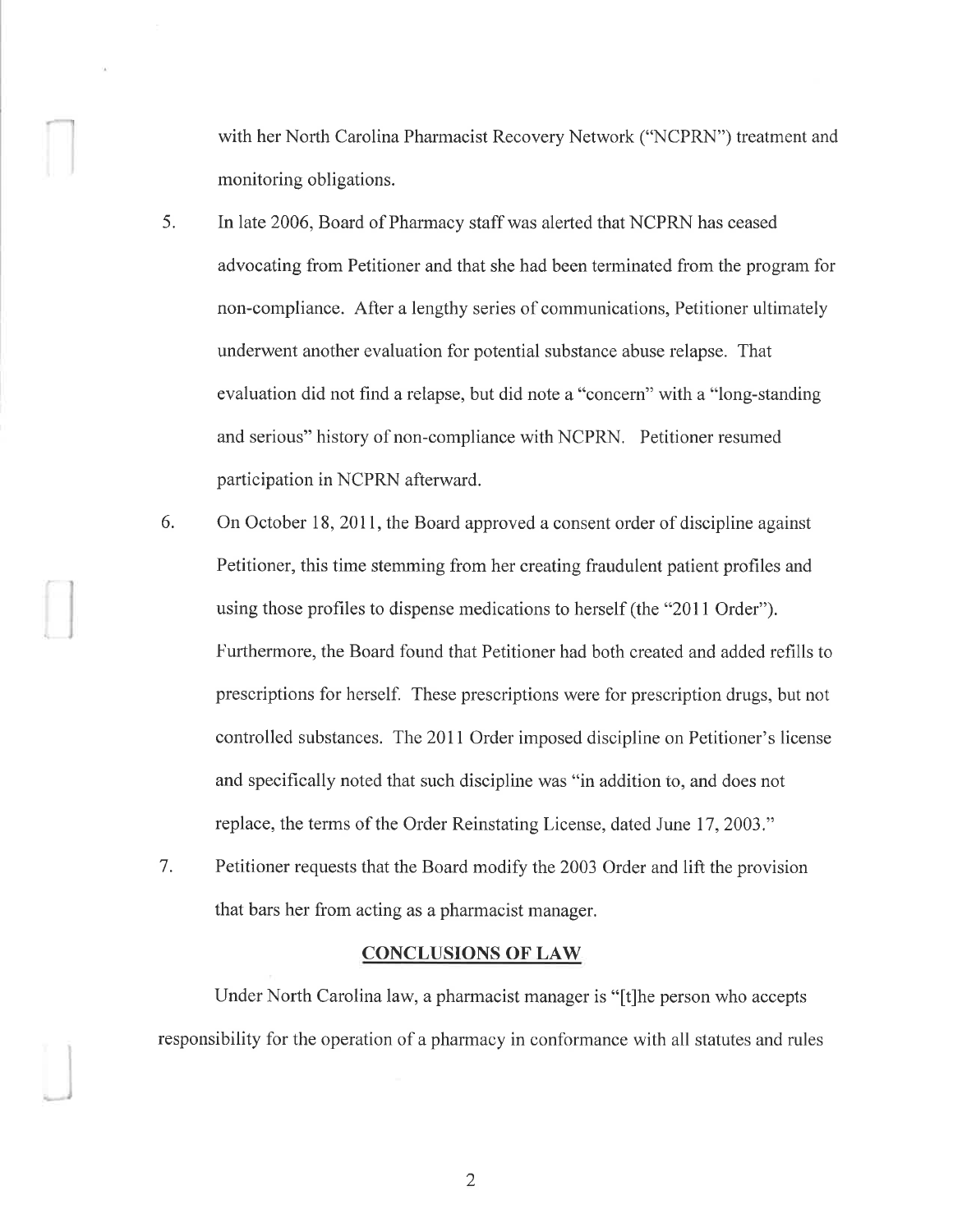pertinent to the practice of pharmacy and distribution of drugs by signing the permit application, its renewal or addenda thereto." 21 NCAC 46.1317(27).

I

 $\overline{\phantom{a}}$ 

The Board concludes that Petitioner has not met her burden to prove that a modification of the 2003 Order to lift the pharmacist manager restriction is consistent with the protection of the public health and safety.

IT IS THEREFORE ORDERED that Petitioner's request to modify the 2003 Order is DENIED.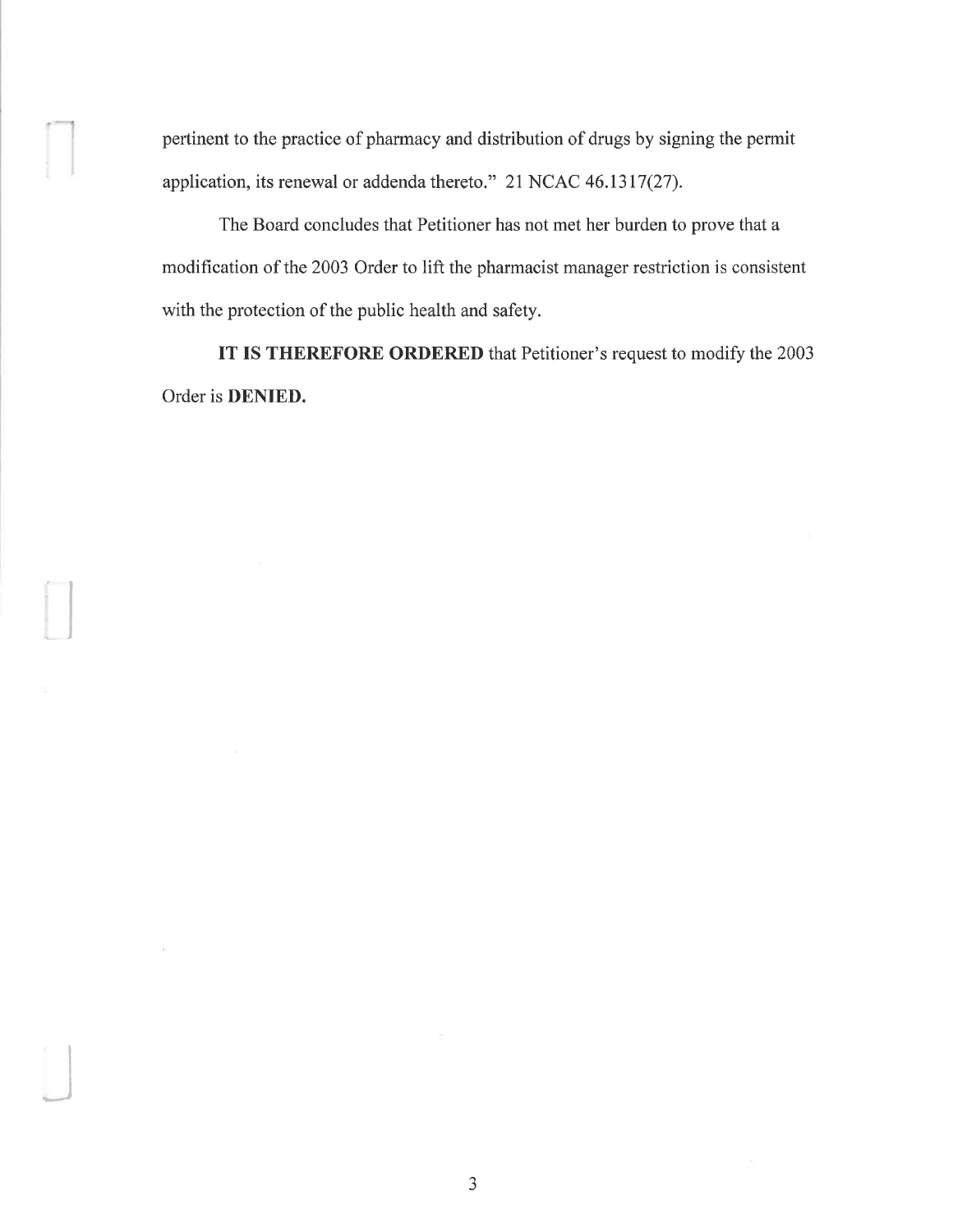This is the 19th day of April, 2016.

NORTH CAROLINA BOARD OF PHARMACY

 $\mu\ell$ By: Jack W. Campbell IV